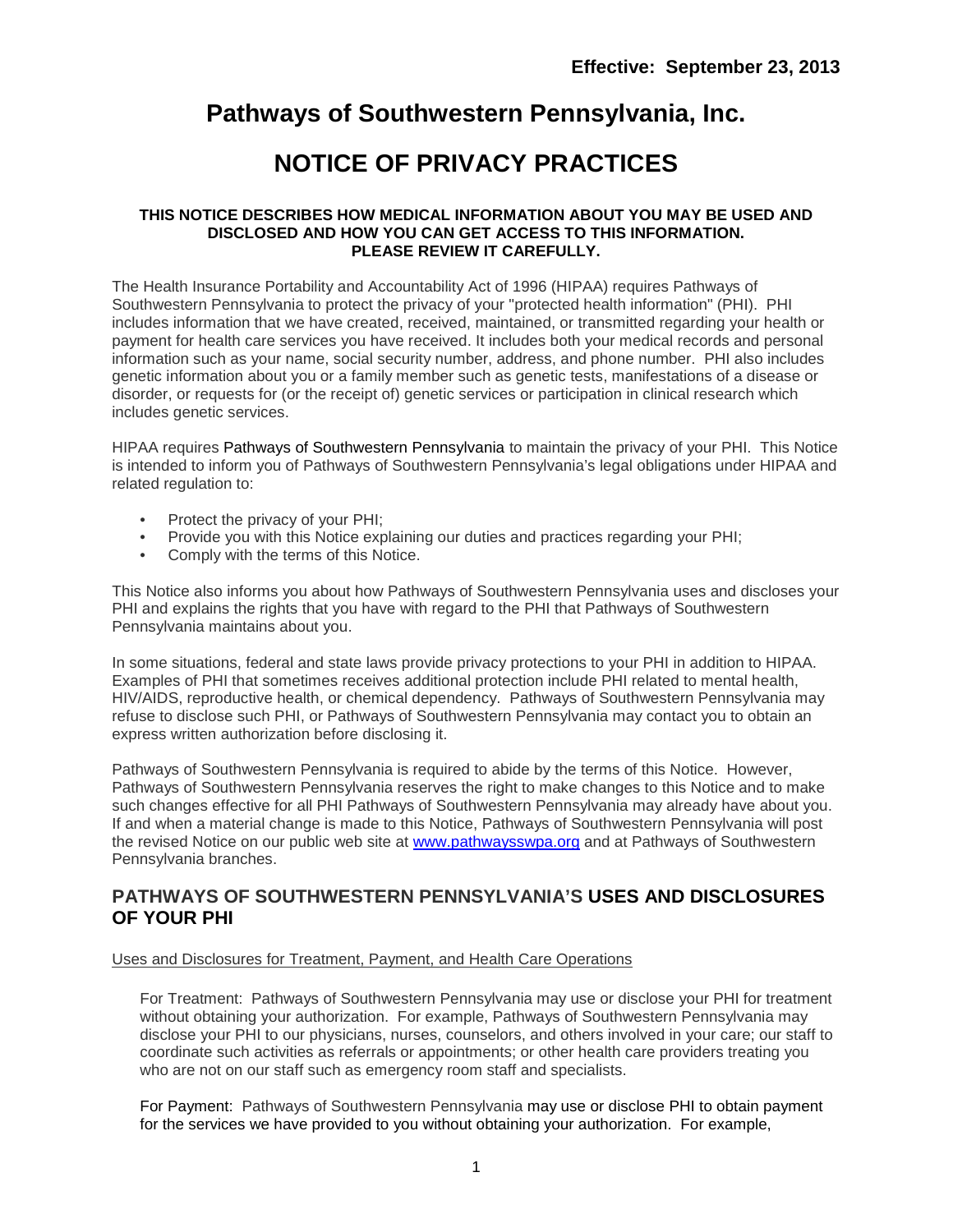Pathways of Southwestern Pennsylvania may use and disclose your PHI to bill your health insurer or you for the care we provide. Pathways of Southwestern Pennsylvania may also disclose your PHI to other organizations and providers for their payment activities without your authorization unless disclosure is prohibited by law.

For Health Care Operations: Pathways of Southwestern Pennsylvania may use and disclose your PHI to enable us to operate efficiently and in the best interests of our clients without obtaining your authorization. For example, Pathways of Southwestern Pennsylvania may use and disclose your PHI to review and improve the care you receive and to provide training for its staff. Pathways of Southwestern Pennsylvania may also disclose your PHI to other individuals, called "business associates," such as consultants and auditors, who help us with our business activities. (Note: If we share your PHI with business associates for this purpose, they must agree to protect your privacy.)

Other Permitted Uses and Disclosures Without Your Authorization. HIPAA authorizes Pathways of Southwestern Pennsylvania and its business associates, to use and/or disclose your PHI without your authorization in the following instances and for the following purposes.

1. When Required By Law. For example:

.

- For judicial and administrative proceedings pursuant to court or administrative order, legal process and authority.
- To report information related to victims of abuse, neglect, or domestic violence.
- To assist law enforcement officials in their law enforcement duties.
- 2. For Health and Safety Purposes. For example:
	- To avert a serious threat to the health or safety of you or any other person.
	- To an authorized public health authority or individual to perform public health and safety activities, such as preventing or controlling disease, injury, or disability or to report vital statistics such as birth or death.
	- To meet the reporting and tracking requirements of governmental agencies, such as the Food and Drug Administration.
- 3. For Government Functions. For specialized government functions such as intelligence, national security activities, security clearance activities and protection of public officials; and to health oversight agencies for audits, examinations, investigations, inspections, and licensures.
- 4. For Active Members of the Military and Veterans. For example, to comply with the laws and regulations governing military services and veterans' affairs.
- 5. For Workers' Compensation. For example, to comply with the laws which provide benefits for work-related illnesses or injuries.
- 6. In Emergency Situations. For example, to a family member or close personal friend involved in your care in the event or an emergency or to a disaster relief entity in the event of a disaster.
- 7. To Others Involved in Your Care. Under limited circumstances, to a member of your family, a relative, a close friend, or other person you identify who is directly involved in your health care or payment of bills related to your health care. For example, if you are seriously injured and unable to make a health care decision for yourself, we may disclose your PHI to a family member if we determine that disclosure is in your best interest. If you do not want this information to be shared, you may request that these disclosures be restricted as outlined later in this notice.
- 8. For Appointment Reminders. To you to remind you that you have a health care appointment with us unless you specifically ask us to communicate with you through a different method as described later in this Notice.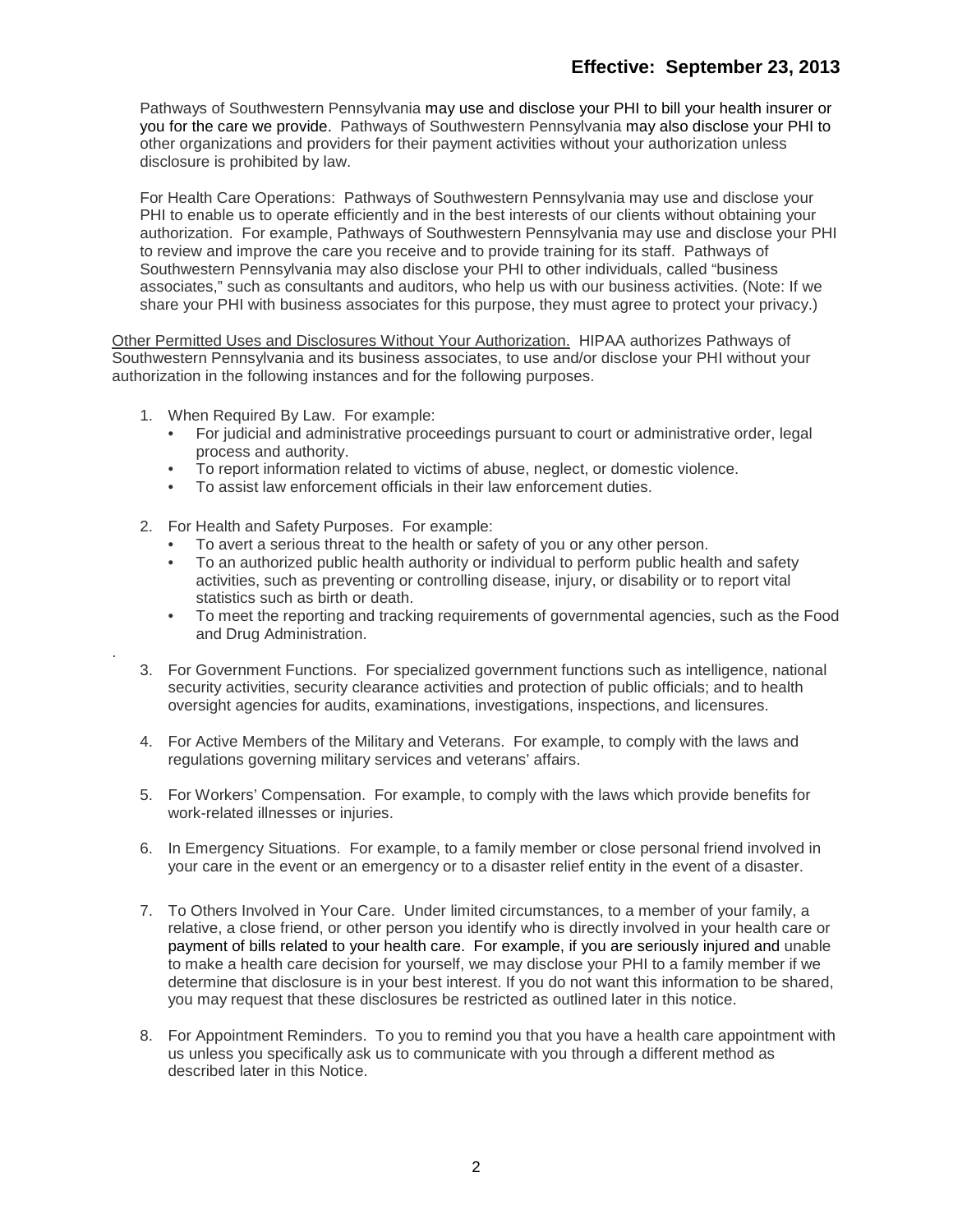- 9. To Personal Representatives. To people you have authorized to act on your behalf, or people who have a legal right to act on your behalf, such as parents for unemancipated minors and individuals who have Power of Attorney for adults.
- 10. For Treatment and Health-Related Alternatives Information Purposes. To communicate with you about treatment services, options, or alternatives, as well as health-related benefits or services that may be of interest to you, or to describe our providers to you.
- 11. For Research Purposes. But only to the extent that certain steps as required by law are taken to protect your privacy.
- 12. For Organ, Eye and Tissue Donation. If you are an organ donor, to an organ or procurement organization to facilitate an organ, eye, or tissue donation and transplantation.
- 13. Regarding Deceased Individuals. To coroners, medical examiners, and funeral directors so those professionals may perform their duties.
- 14. To Correctional Facilities. If you are an inmate in a correctional facility we may disclose your PHI to the correctional facility for certain purposes, such as providing health care to you or protecting your health and safety or that of others.

Any Other Uses and Disclosures Require Your Express Authorization. Except in the situations listed in the sections above, we will use and disclose your PHI only with your written authorization, including uses and disclosures for:

- Marketing. Marketing does **not** include our face-to-face interactions with you or refill reminders or other communications we might have with or send to you about a drug currently prescribed for you to the extent that any payment that we may receive for making that communication is reasonably related to our costs in making that communication. Marketing also does **not** include case management or care coordination for your treatment or to recommend alternative treatments, therapies, or health care providers for you as long as we do not receive any payment for making these communications with you.
- Receiving direct or indirect payment in exchange for providing the information. Such a "sale" of PHI does **not** include disclosing your information to a health insurer in order to receive payment for products or services we provide to you.

You may revoke your authorization, in writing, at any time. If you revoke your authorization, we will no longer use or disclose PHI except as described above (or as permitted by any other authorizations that have not been revoked). However, please understand that we cannot retrieve any PHI disclosed to a third party in reliance on your prior authorization. Once your PHI has been disclosed pursuant to your authorization, the protections HIPAA provides may no longer apply to the disclosed PHI, and the information may be re-disclosed by the recipient without your knowledge or authorization.

To obtain a form of authorization to request that we disclose your PHI other than as provided above, please contact a Pathways of Southwestern Pennsylvania representative at the office where you receive services.

### **YOUR RIGHTS REGARDING YOUR PROTECTED HEALTH INFORMATION**

You have the following rights regarding your PHI that Pathways of Southwestern Pennsylvania creates, collects and maintains. If you are required to submit a written request related to these rights, as described below, you should submit the request to Pathways of Southwestern Pennsylvania 's Privacy Officer as follows:

Kimberly McBane 655 Jefferson Avenue Washington PA 15301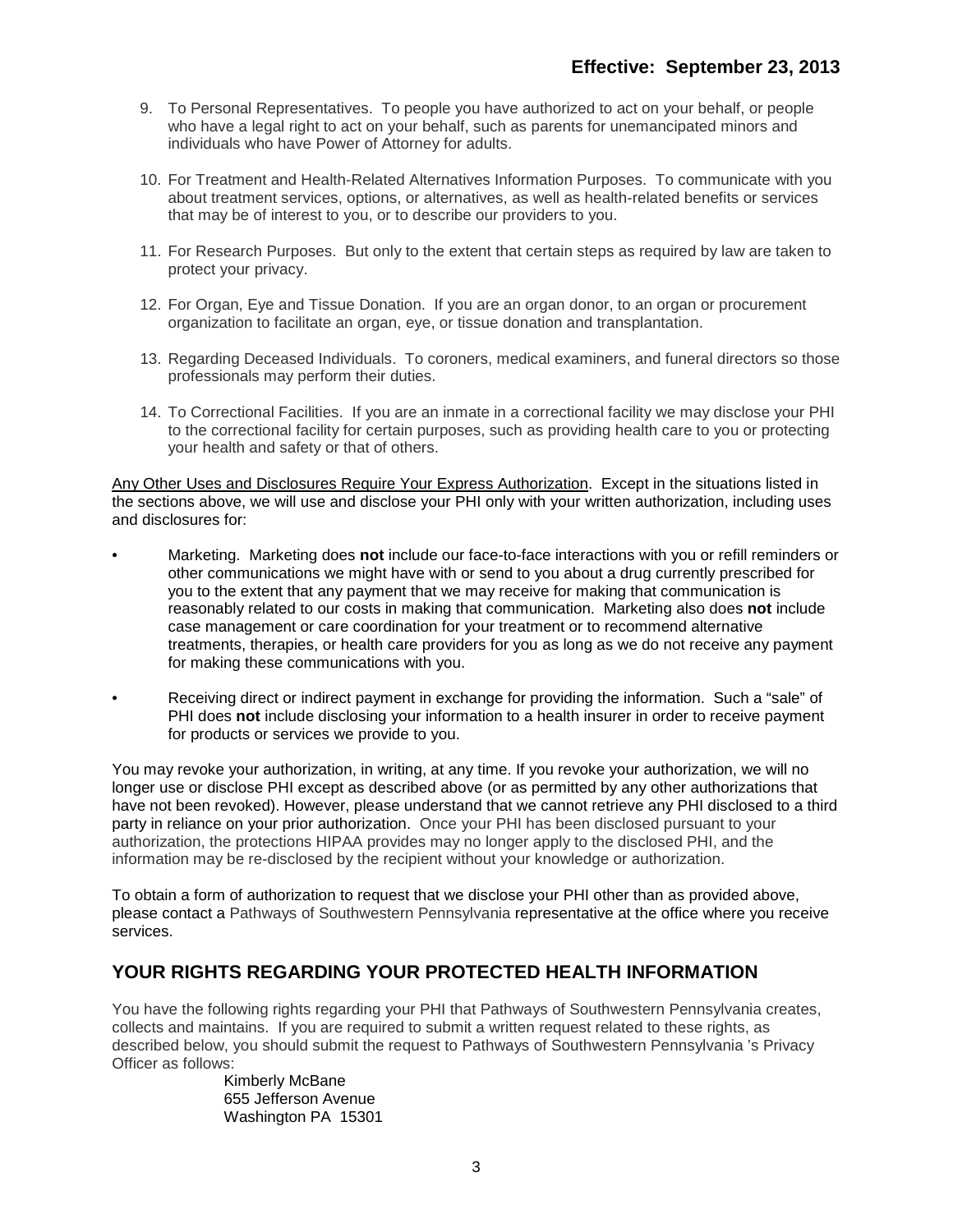Right to Request Restrictions: You have the right to request restrictions on your PHI that Pathways of Southwestern Pennsylvania uses or discloses to carry out treatment, payment, or health care operations. You may also ask that we limit the information we give to someone who is involved in your care, such as a family or friend. Please note that we are not required to agree to your request unless, and except as otherwise required by law, the disclosure you want to restrict pertains solely to a health care item or service for which you have paid for out of pocket in full. If we do or must agree, we will honor your limits unless it is an emergency situation. To request a restriction of your PHI, please submit your request in writing.

Right to Receive Confidential Communications or Communications by Alternative Means or at an Alternative Location: You have the right to ask that we communicate with you by another means or at a different address. For example, you may request that we contact you at home rather than at work. To request communications by another means or at an alternative location, please submit your request in writing. You should state the alternative means by, or location at which you would like to receive, your PHI. If appropriate, your request should state that the disclosure of all or part of the information by nonconfidential communications could endanger you. Reasonable requests will be accommodated to the extent possible and you will be notified appropriately.

Right to Inspect and Copy: You have the right to inspect and receive a copy of your PHI that Pathways of Southwestern Pennsylvania or its business associates maintain in a designated record set. To request copies, please contact the Privacy Officer. We may ask you to make this request in writing, and we may charge a reasonable fee for the cost of producing and mailing the copies. In certain situations we may deny your request and will tell you why we are denying it. In some cases you may have the right to ask for a review of our denial.

Right to Amend: You have the right to request that Pathways of Southwestern Pennsylvania or its business associates amend your PHI that is maintained in a designated record set if you believe the information is incorrect or incomplete. To request an amendment, submit a detailed, written request to the Pathways of Southwestern Pennsylvania Privacy Officer. This request must provide the reason(s) that supports your request. Pathways of Southwestern Pennsylvania may deny your request if it is not in writing, if it does not provide a reason in support of the request, or if you have asked to amend information that:

- Was not created by or for Pathways of Southwestern Pennsylvania unless you provide Pathways of Southwestern Pennsylvania with information that the person or entity that created the information is no longer available to make the amendment;
- Is not part of the PHI maintained by or for Pathways of Southwestern Pennsylvania
- Is not part of the health record information that you would be permitted to inspect and copy; or
- Is accurate or complete.

Pathways of Southwestern Pennsylvania will notify you in writing as to whether it accepts or denies your request for an amendment to your PHI. If Pathways of Southwestern Pennsylvania denies your request, it will explain how you can continue to purse the denied amendment.

Right to Receive an Accounting of Disclosures: You have the right to request an "accounting" of certain disclosures of your PHI. The accounting lists instances where Pathways of Southwestern Pennsylvania or its business associates disclosed some portion of your PHI to others and to whom that disclosure was made. The accounting does not include disclosures for treatment, payment, and health care operations; disclosures made to or authorized by you; and certain other disclosures. You may request an accounting of the disclosures made up to six years before your request. If you want an accounting that covers a time period of less than six years, please state that in your written request for the accounting.

To request an accounting of disclosures, submit a written request to the Pathways of Southwestern Pennsylvania Privacy Officer. You may receive one list per year at no charge. If you request another list during the same year, we may charge you a reasonable fee; however, we will notify you of the cost involved before processing the accounting.